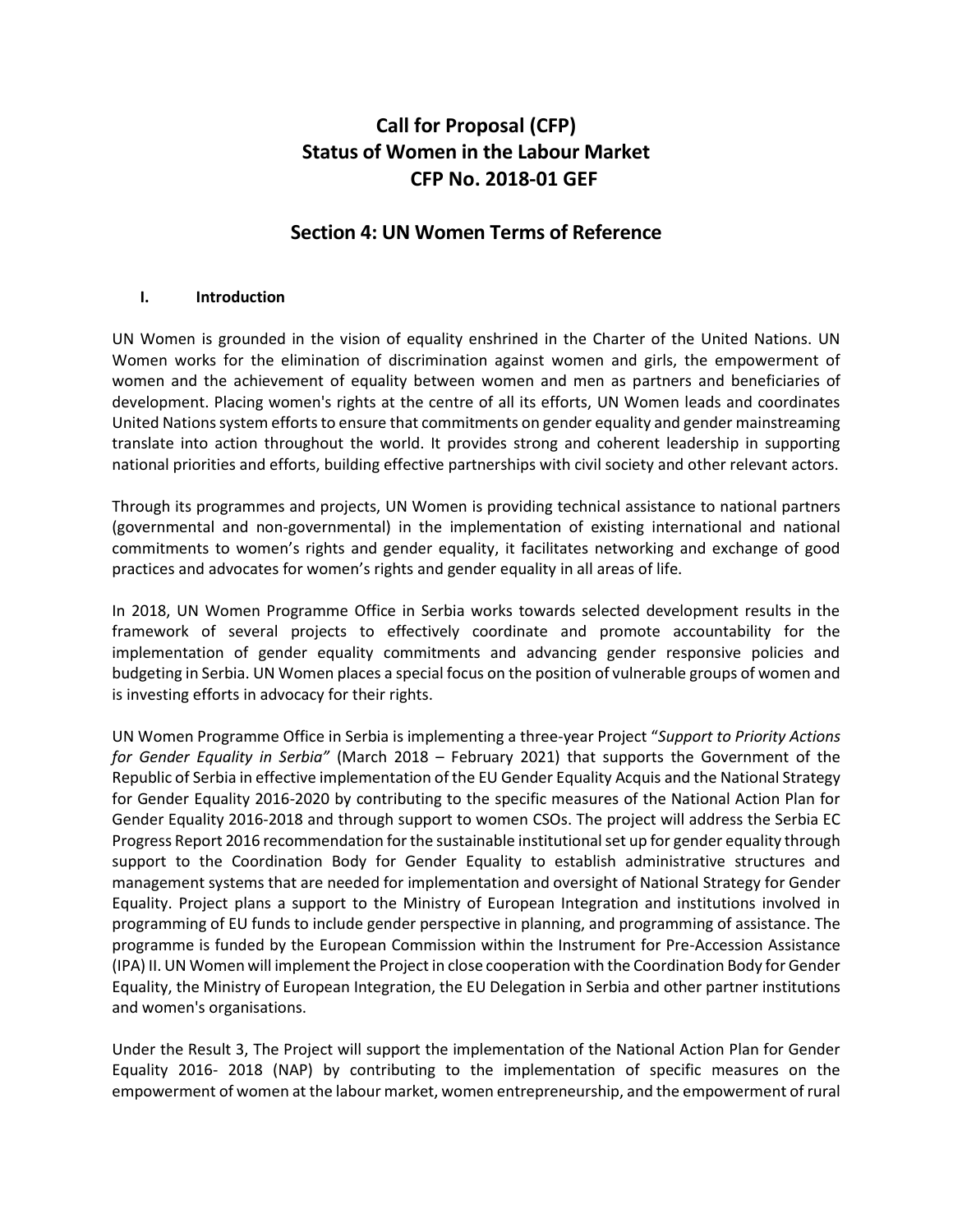women, through awarding grants to women's civil society organisation. This will be achieved through provision of technical assistance for ensuring that proper management and administration of grants is in place. Capacities of women's CSOs for implementation of awarded projects will be increased through organization of trainings and provision of technical assistance. The project will support, through granting mechanism, the women's civil society organisation in three programmatic areas of the National Action Plan for Gender Equality: a) women at the labour market; b) women entrepreneurship and c) rural women. Combining the exchange of knowledge and the implementation of the grants scheme, this action will capacitate women's CSOs to participate in community development in general, and to support targeted initiatives.

## **II. Description of required services/results**

UN Women plans to engage Responsible Parties (women Civil Society Organizations/networks/ professional associations or agriculture cooperatives) to work towards the achievement of the Result 3 of the "Support to Priority Actions for Gender Equality in Serbia" Project, through implementation of measures on the empowerment of women at the labour market, in line with the NAP Specific Objective 2.3. *Improve women's economic and labour market status, especially of women from vulnerable groups.*

More specifically, organizations are expected to submit proposals with clear and specific statement of what the proposal will accomplish, description of approach and methodology and other details as per requirements stated in Annex B2-3 to this Call for Proposals (Template). Proposals are expected to show clear contribution to the implementation of one or more of the following measures and related activities envisioned by the NAP 2016-2018:

- Increase formal employment of women, in particular older women and women from vulnerable groups (Measure 2.3.2.)
- Ensure that everyone enjoys equal employment and labour rights (Measure 2.3.5.)

Indicative areas of intervention under this call may include (list not exhaustive):

- Propose innovative pilot measures to find sustainable and transformative solutions to ensure women's proactive engagement in the labour market;
- Provide mentoring, peer support and knowledge dissemination among women from various groups to access available formal economic opportunities;
- Support municipalities/employees to introduce measures for employment of women over 45 years of age;
- Provide skills trainings for specific groups of women to increase the prospects for salaried employment;
- Identify discriminatory practices in employment of women and propose mitigation measures;
- Support advocacy for targeted programmes and measures to increase women's access to decent jobs, productive employment, and non-traditional occupations, with focus on categories of women with high level of inactivity/unemployment;
- Pilot innovative models for work-life balance and/or reconciliation of parenthood and work;
- Advocate for establishment of women's union, and/or increase capacities of members of existent women's union on gender equality;
- Undertake research and analysis to better understand and identify gender gaps and barriers to women's decent employment and career advancement, and effective measures towards equality on labour market, and carry out evidence-based advocacy;
- Etc.